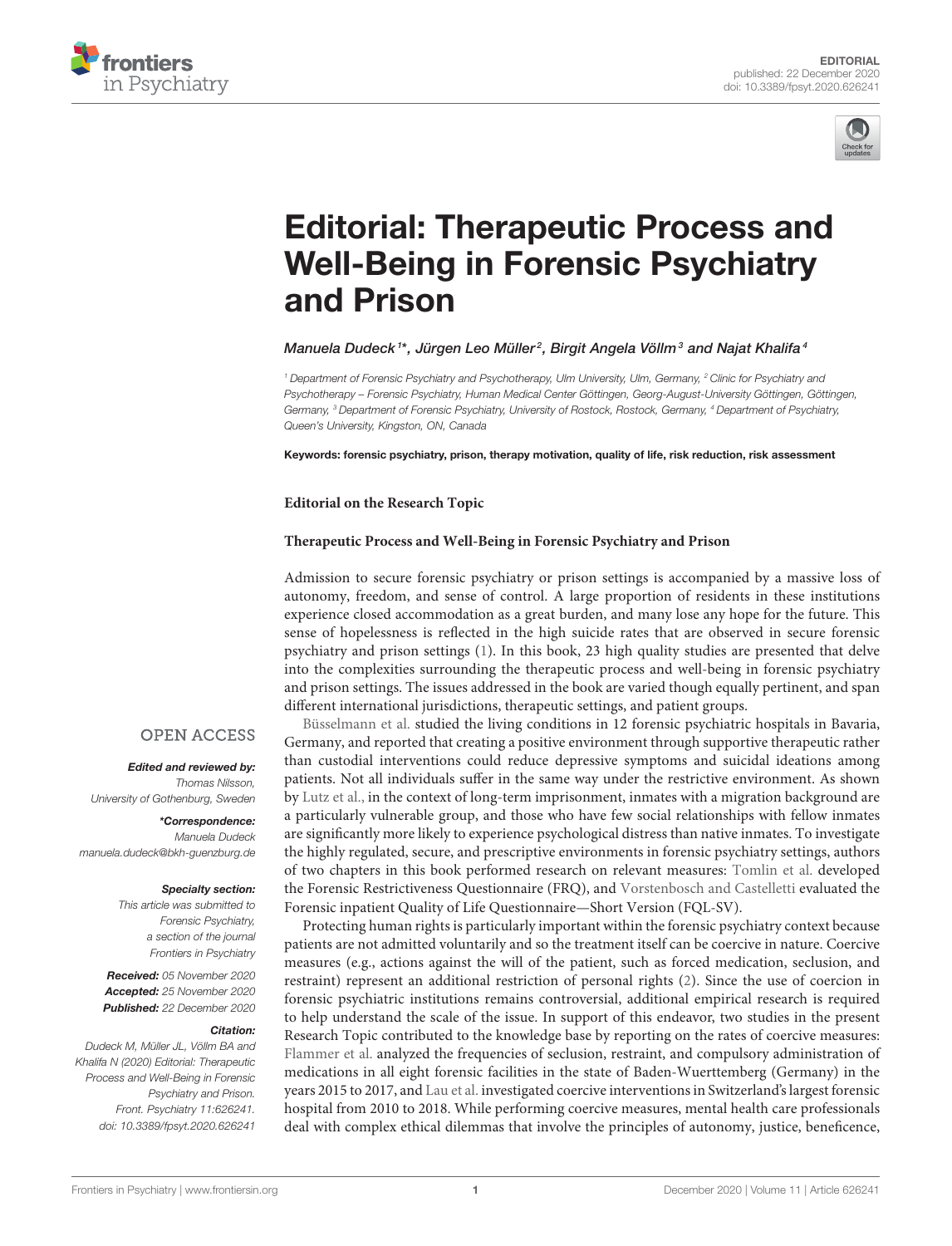and non-maleficence [\(3\)](#page-2-2). Such dilemmas are even more prominent in forensic mental health care, where the restriction of personal rights is driven and legitimized not only by patient wellbeing but also by public safety interests. Because little is known about clinical ethics and the role of clinical ethics support in forensic mental health care in Germany, [Franke et al.](https://doi.org/10.3389/fpsyt.2020.00186) reported on the current structures and the availability and functioning of clinical ethics structures and identified specific ethics-related needs in forensic and general mental health care.

Another aim of the topic was to enhance the knowledge base on how to successfully promote patient motivation to engage in therapy even when the therapy is compulsory. Askola et al. [explain that therapy in forensic psychiatric hospitals must not](https://doi.org/10.3389/fpsyt.2019.00925) be limited to the treatment of the patient's mental illness. In a qualitative survey of forensic psychiatric nurses and patients, the authors found evidence that offense related therapeutic work, i.e., the analysis of the causes (e.g., stressors), evaluation of the emotional and situational characteristics, and development of possible prevention strategies, has a positive effect on the rehabilitation process. In a further study on therapy in forensic psychiatric hospitals, [Bieg et al.](https://doi.org/10.3389/fpsyt.2020.00409) examined the Therapeutic Cycles Model [\(4,](#page-2-3) [5\)](#page-2-4). They were able to show that, contrary to the widely accepted view, the key therapeutic moments (referred to as "connecting") in which change occurs are not accompanied by positive emotions but by feelings of discomfort or anxiety among patients. The authors came to this conclusion by analyzing transcripts of speech contributions of therapists and patients and assessing patients' well-being during therapeutic group sessions. [Querengässer et al.](https://doi.org/10.3389/fpsyt.2019.00879) focused on the causes of the high dropout rates of patients with substance use disorders in forensic psychiatric hospitals. In Germany, around 50% of offenders with a substance use disorder terminate their therapy prematurely because of low prospects of success and are consequently sent back to prison [\(6\)](#page-2-5). The authors studied the reasons for this high drop-out rate retrospectively from the perspective of both patients and therapists and found that the two groups had divergent views. They conclude that the inability to establish a common frame of reference for assessing the therapeutic process could be one of the main reasons for this high rate of therapeutic failure. The pharmacotherapeutic treatment of opiate-dependent offenders in German prisons was investigated by von Bernuth et al. [Although the World Health Organization recommends](https://doi.org/10.3389/fpsyt.2020.00794) opioid agonist treatment as a fundamental, evidence-based method in treating opioid dependence [\(7\)](#page-2-6), only 52% of people who are dependent on opiates receive this treatment [\(8\)](#page-2-7). In the study by von [Bernuth et al.,](https://doi.org/10.3389/fpsyt.2020.00794) access to opioid agonist treatment appeared to be mainly dependent on initial receipt of this treatment at the time of imprisonment, detention duration, the prison in which an individual was detained, German nationality, and female sex.

Several articles in this research theme address the steps that can be taken to reduce re-offending rates after release from forensic psychiatric hospital or prison settings. In a feasibility randomized controlled trial, [Khalifa et al.](https://doi.org/10.3389/fpsyt.2019.00952) emphasized the importance of work but could not demonstrate any significant effects because the sample size was too small. [Klinger et al.](https://doi.org/10.3389/fpsyt.2020.00042) showed that positive long-term outcomes depend on the patients' social network. And [McKendy and Ricciardelli](https://doi.org/10.3389/fpsyt.2019.00875) investigated the factors that impede or support successful post-release outcomes in female prison inmates: notable differences were evident in relation to the presence of a mental disorder, the presence of substance addiction, and greater institutional adjustment (as indexed by institutional charges and segregation placements). To assist in treatment planning, risk monitoring, and decision-making, [Hausam et al.](https://doi.org/10.3389/fpsyt.2020.00241) incorporated measures of prison behavior into risk assessment and management procedures. By using a behavior rating scale, the group identified five inmate subtypes, i.e., Aggressive-Psychopathic, Asocial, Situational, Inconspicuous, and Inadequate-Dependent, with different predictive validity scores with regard to post-release recidivism. To establish relevant risk-need domains in sexual offenders, [Eher et al.](https://doi.org/10.3389/fpsyt.2019.00922) validated the Violence Risk Scale–Sexual Offense version (VRS-SO). The VRS-SO assesses criminogenic needs on the basis of three factors: sexual deviance, criminality, and treatment responsivity. It predicts sexual recidivism, as well as any new imprisonment or psychiatric placement. [Wild et al.](https://doi.org/10.3389/fpsyt.2020.00088) evaluated a treatment manual for the German therapy project "Prevention of Sexual Abuse" [\(9\)](#page-2-8). This project provides treatment to patients with a self-reported sexual interest in children and adolescents, irrespective of whether or not they are pedophilic or have been prosecuted by the legal justice system. The results of the validation study provide indications for a relationship between treatment participation, reduced recidivism risk, and enhanced personal well-being of patients.

A high prevalence of mental disorders has been found among prisoners in several countries [\(10](#page-2-9)[–13\)](#page-2-10). [Zhong et al.](https://doi.org/10.3389/fpsyt.2020.00271) investigated psychiatric morbidity and comorbidity among female prisoners in China. Nearly two thirds of the sample fulfilled the criteria for at least one lifetime disorder according to the Diagnostic and Statistical Manual of Mental Disorders, fourth edition (DSM-4). The high level of psychiatric morbidity indicates unmet needs that require identification and treatment through therapeutic interventions in prisons. A simple-to-use tool to measure the severity of mental illness in correctional settings by mental [health staff from different disciplines was developed by](https://doi.org/10.3389/fpsyt.2019.00687) Jones et al. The authors adapted the severity scale of the Clinical Global Impression for use in correctional settings (CGI-C) and performed a reliability study.

Indirect or direct exposure to threats and violence and the perception of not being safe in an environment can be harmful to employees, too. [Vogel et al.](https://doi.org/10.3389/fpsyt.2020.00517) examined the correlations between misconduct in prison, a fundamental part of the everyday experience of correctional officers, and occupational factors such as team climate, job satisfaction, self-efficacy, and sick days. The results provide evidence for a positive association between rates of misconduct in prison and sick days and low self-efficacy. In a Canadian national online survey, [Fusco et al.](https://doi.org/10.3389/fpsyt.2020.493391) examined the views of public safety personnel. Correctional officers and forensic staff reported significantly more exposure to potentially psychologically traumatic events and higher rates of symptoms of mental disorders (including post-traumatic stress disorder, social anxiety, panic disorder, and depression) than wellness services employees.